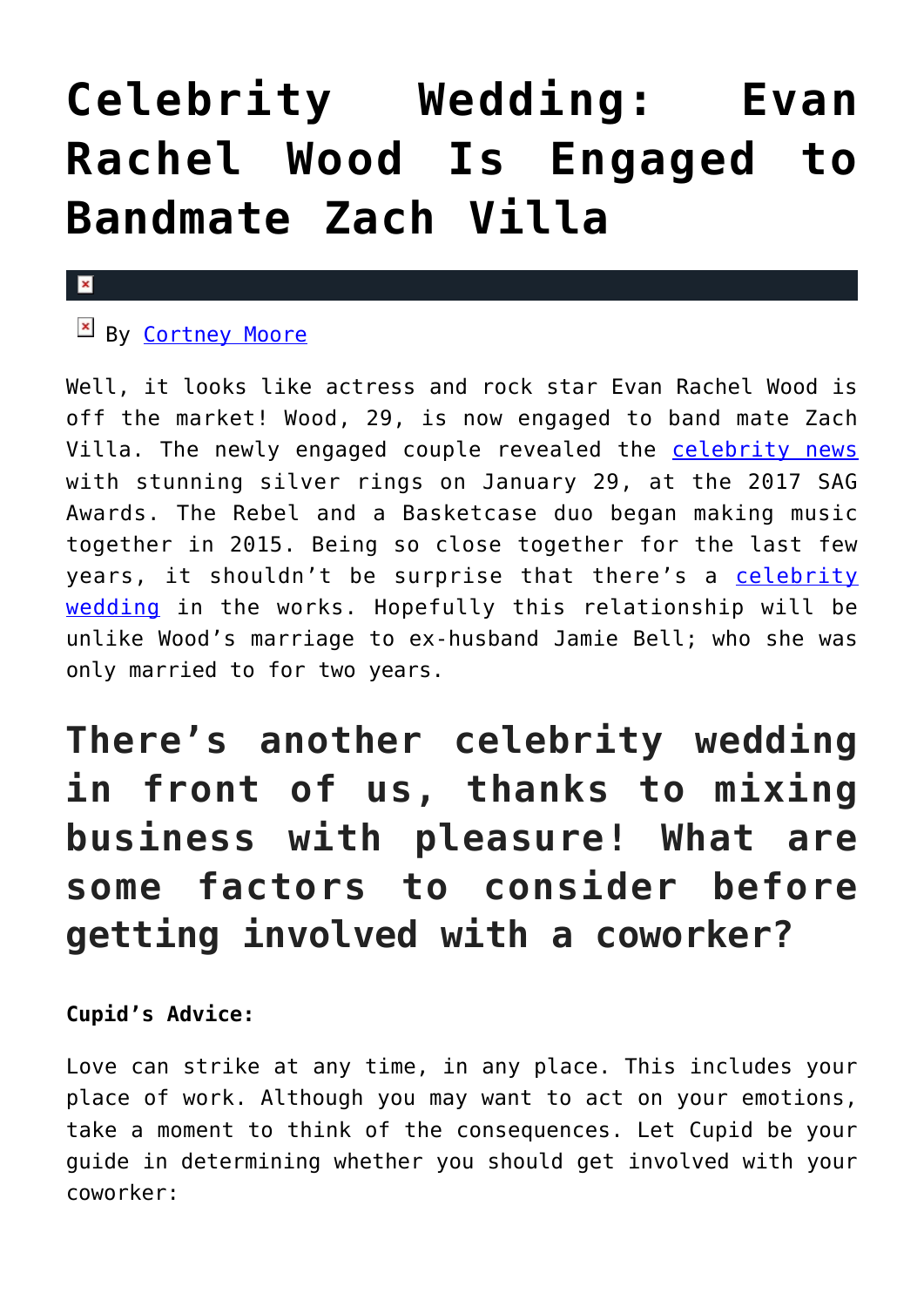**1. Know company policy:** Unfortunately, dating a coworker isn't as simple as dating a band mate. Before you pursue a relationship with your coworker, you should familiarize yourself with your company's policy on relationships. You don't want to jeopardize your career for a date.

**Related Link:** [Evan Rachel Wood and Jamie Bell Split After 2](http://cupidspulse.com/75244/evan-rachel-wood-and-jamie-bell-split-after-2-years-of-marriage/) [Years of Marriage](http://cupidspulse.com/75244/evan-rachel-wood-and-jamie-bell-split-after-2-years-of-marriage/)

**2. Prioritize your work:** A new romance can be fun and exciting, but it's important that you put your job first. Keep things professional in the work space and wait until you clock out for PDA and unrelated discussions. Even if people know that you've started a relationship with your coworker, it shouldn't reflect on the job.

**Related Link:** [Evan Rachel Wood and Jamie Bell Tie the Knot](http://cupidspulse.com/40802/evan-rachel-wood-jamie-bell-tie-knot-married/)

**3. Worst-case scenarios:** What happens if you both break up? Will you be able to work together like nothing happened? These are questions you need to consider before dating. If you want to take a risk, then you need to accept responsibility for whatever happens and prepare yourself for worst-case scenarios just in case.

**Have you ever gotten involved with a coworker? How did it work out? Share your comment below.**

# **[Top 10 Unlikely Hollywood](https://cupidspulse.com/93825/top-10-unlikely-hollywood-couples/) [Couples](https://cupidspulse.com/93825/top-10-unlikely-hollywood-couples/)**

 $\overline{a}$  by Molly Jacob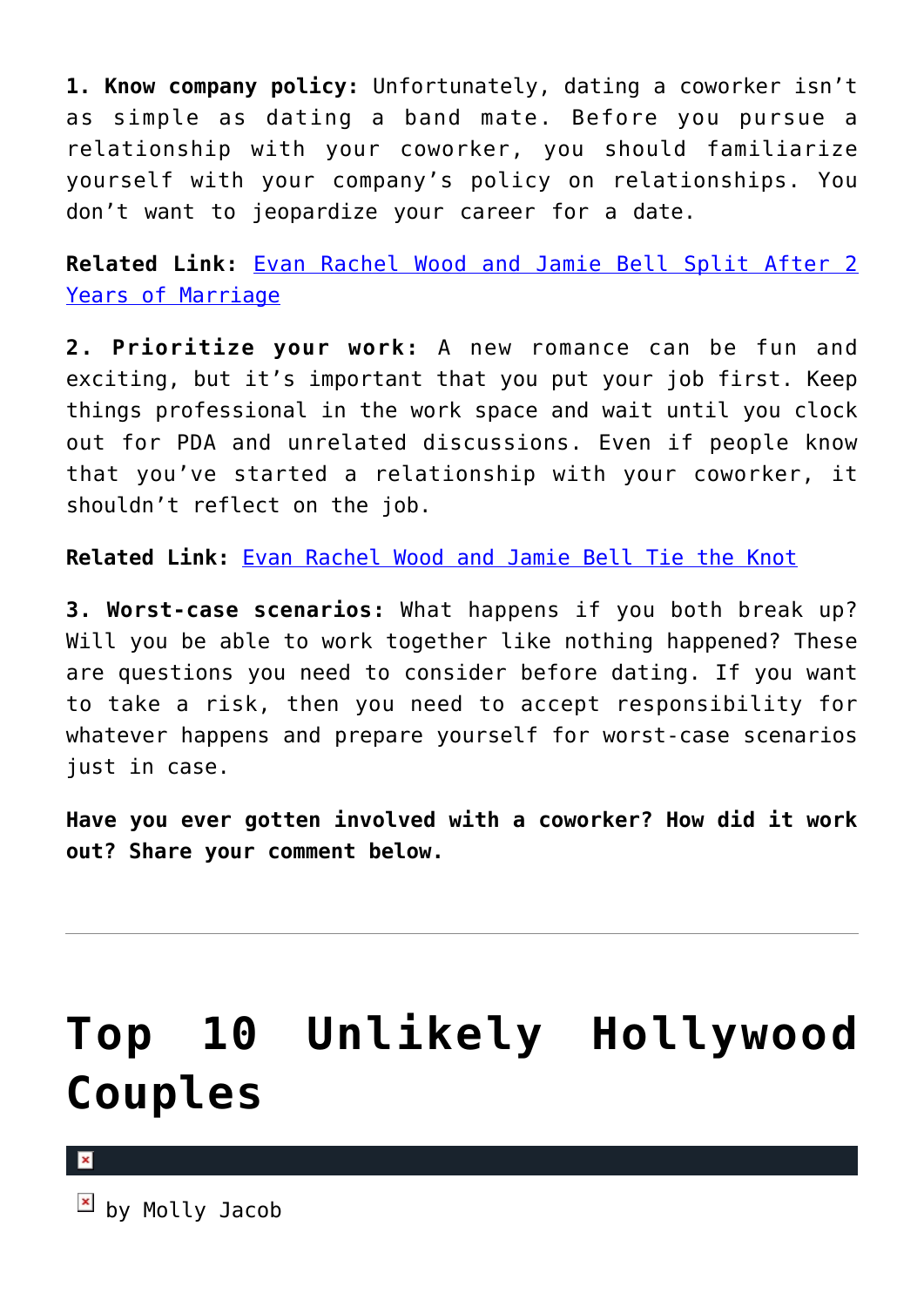Ever look back on past [relationships and love a](http://cupidspulse.com/celebrity-relationships/long-term-relationships-flings/)nd wonder, "What was I thinking?" Don't worry, celebs do that, too. While classic Hollywood couples like Brad Pitt and Angelina Jolie just seem meant to be, there have been many mismatched celebrity couples that stand out in the Hollywood dating scene.

### **See what 10 unlikely Hollywood couples made our list!**

#### **1. Joel Madden and Nicole Richie**

He's the tattooed rocker from the band Good Charlotte, she's infamously childhood best friends with *The Simple Life* costar Paris Hilton. This celebrity couple seems like an unlikely match, but the pair got hitched in 2010 and have two kids.

#### **2. Sam Taylor-Johnson and Aaron Taylor-Johnson**

*Avengers: The Age of Ultron* star Aaron Taylor-Johnson is only 23 but his wife of three years, Sam Taylor-Johnson, is 46. This celebrity couple doesn't care about this huge age gap, though. He was only 19 when they started dating, but as for the age gap, he told *The Times*, "I never noticed it when we fell in love with each other. And I don't notice it now…We just instinctively gel."

### **3. Mary-Kate Olsen and Olivier Sarkozy**

Besides just the obvious difference in height (Olsen barely exceeds 5 feet while Sarkozy towers over her at 6'3″), there is also an 18-year age gap between the celeb love birds. This secretive Hollywood couple became engaged over a year ago.

**Related Link:** [Mary-Kate Olsen is Engaged to Olivier Sarkozy](http://cupidspulse.com/71455/mary-kate-olsen-engaged-olivier-sarkozy/) 

#### **4. Marilyn Manson and Evan Rachel Wood**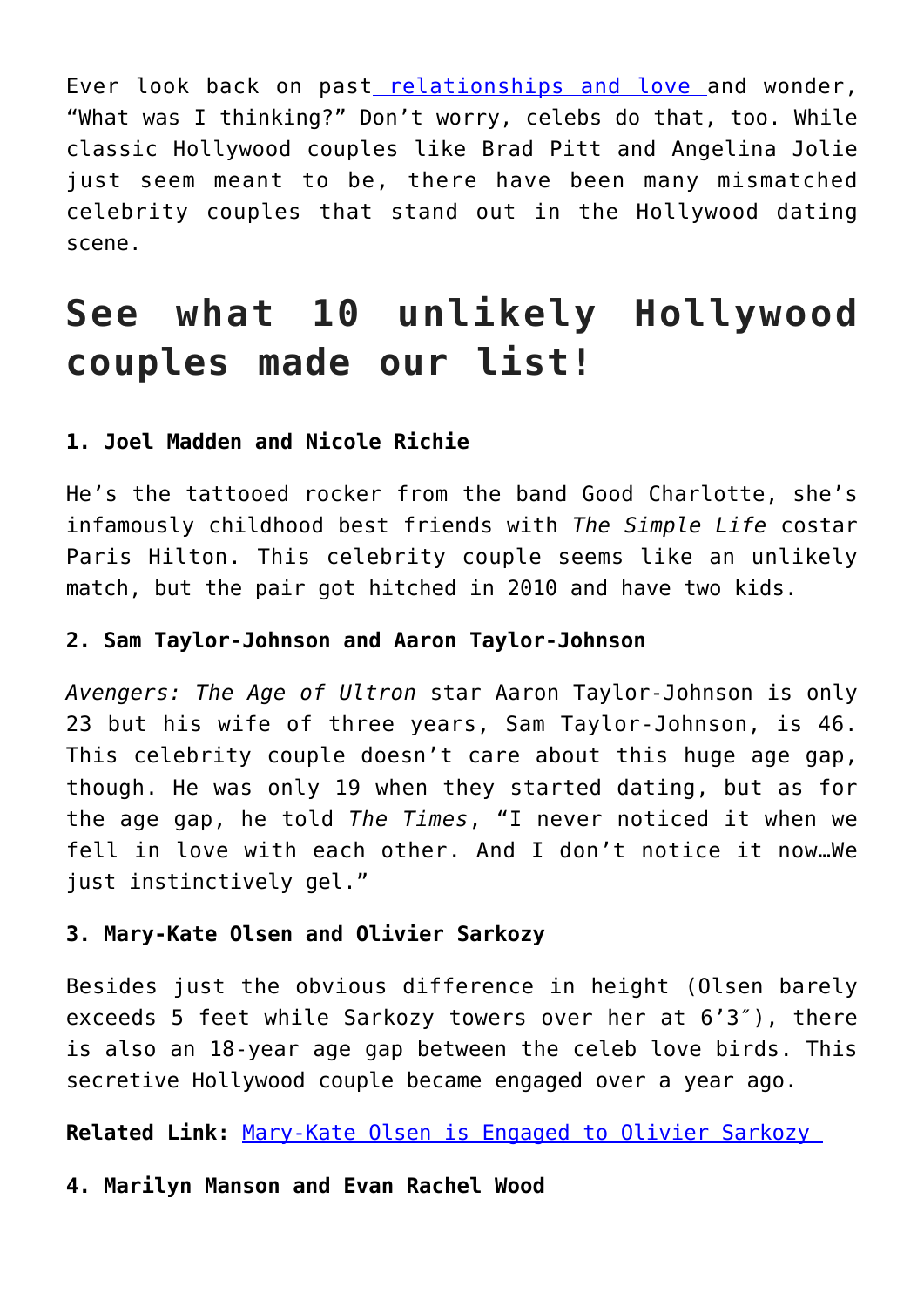One look at this couple may make you think, "How on Earth did those two date?" This mismatched couple dated in 2007, and they were briefly engaged before splitting up in 2010. Wood, who is 19 years younger than Manson, told *People* that she was attracted to Manson's use of heavy black eyeliner.

### **5. Ryan Reynolds and Alanis Morissette**

Think Ryan Reynolds and you probably think about a pretty boy who gets all the ladies. It's hard to imagine the *Deadpool* star dating soulful and infamously angry singer Alanis Morissette, but they were a big couple in 2002 and even got engaged in 2004. Morissette admitted that her album, *Flavors of Entanglement*, was all about their messy break-up.

### **6. Josh Groban and Kat Dennings**

When the incredibly talented singer, Josh Groban, and "foulmouthed" Kat Dennings started making public appearances as a couple, most people were wondering what these two celebs had in common. Apparently, they get along well, even if Dennings isn't a huge fan of musicals. The Hollywood couple was spotted at the Tonys last week looking madly in love.

### **7. Chris Martin and Jennifer Lawrence**

Martin and Lawrence seemed to be an unlikely pair when the Hollywood couple got together after Martin's highly publicized split from Gwyneth Paltrow The pair had a 13-year age gap, and they seemed to run in different Hollywood social groups. While they split last fall after only a few months together, there are bits of celebrity gossip floating around about the two getting back together and moving in together.

### **Related Link:** [Are Chris Martin and Jennifer Lawrence Back](http://cupidspulse.com/82598/are-chris-martin-and-jennifer-lawrence-back-together/) [Together?](http://cupidspulse.com/82598/are-chris-martin-and-jennifer-lawrence-back-together/)

#### **8. Tom Cruise and Cher**

Before Tom Cruise and Katie Holmes were taking over Hollywood,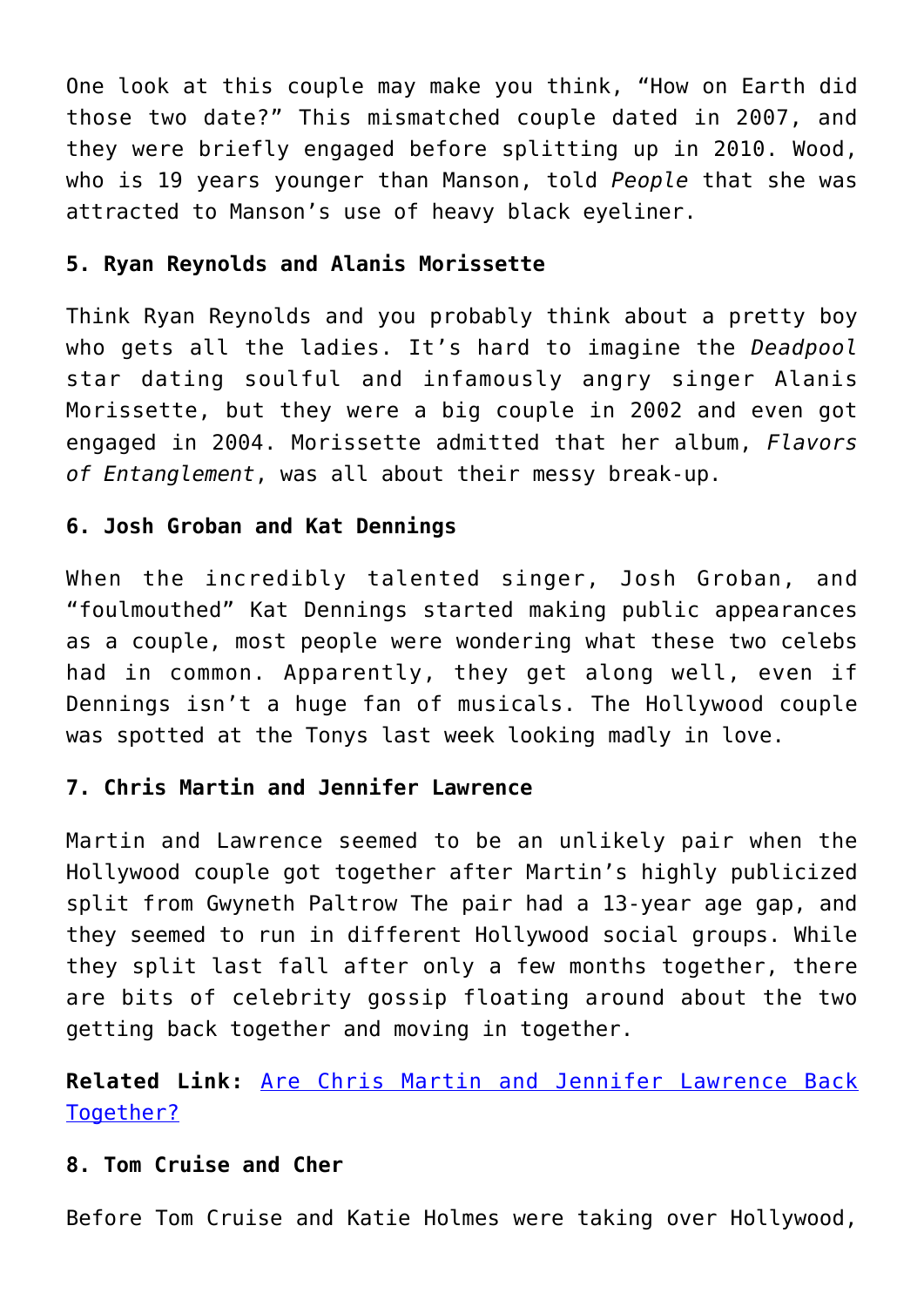apparently the *Mission Impossible* star and Cher were an item in the '80s. Cher has been quoted as saying that Tom is on the list of her top best 5 lovers.

### **9. Sarah Silverman and Michael Sheen**

What happens when a profane comedienne and a British actor who studied at London's Royal Academy of Dramatic Art get together? We're finding out as more news about Silverman's and Sheen's relationship appears in celeb magazines! This celebrity couple has been together for over a year and seems to be going strong.

### **10. Julia Roberts and Daniel Moder**

Julia Roberts is one of Hollywood's royalty for sure, so many expected her to marry another famous movie star or celeb. But Roberts, after a string of highly publicized break-ups, got married to cameraman Daniel Moder in 2002. This unlikely duo is still together after nearly 13 years.

**What other weird or unusual Hollywood couples didn't make our list? Let us know in the comments section below!**

# **[Evan Rachel Wood and Jamie](https://cupidspulse.com/75244/evan-rachel-wood-and-jamie-bell-split-after-2-years-of-marriage/) [Bell Split After 2 Years of](https://cupidspulse.com/75244/evan-rachel-wood-and-jamie-bell-split-after-2-years-of-marriage/) [Marriage](https://cupidspulse.com/75244/evan-rachel-wood-and-jamie-bell-split-after-2-years-of-marriage/)**

 $\mathbf{x}$ 

 $\pmb{\times}$ 

By Sanetra Richards

The wedding bands are off for! According to *[UsMagazine.com](http://www.usmagazine.com/celebrity-news/news/evan-rachel-wood-jamie-bell-split-after-nearly-two-years-of-marriage-2014285)*,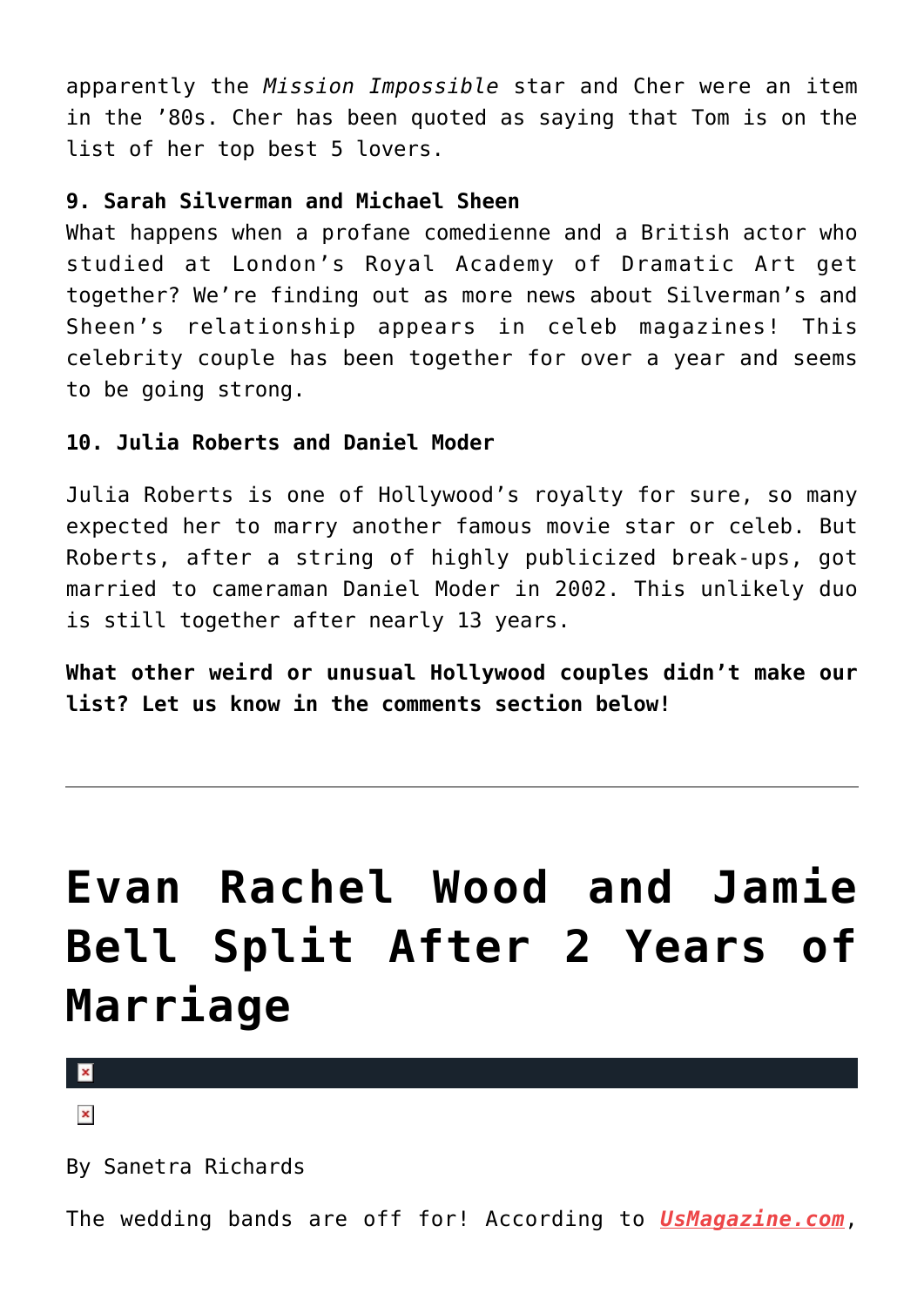Evan Rachel Wood and Jamie Bell have decided to go their separate ways after two years of marriage. In an exclusive statement, a rep told *Us,* "Evan Rachel Wood and Jamie Bell have decided to separate. They both love and respect one another and will of course remain committed to co-parenting their son. This is a mutual decision and the two remain close friends." A source also added, "They love each other so much but it just wasn't right." The pair met back in 2004 on the video set of Green Day's "Wake Me Up When September Ends" and walked down the aisle eight years later in 2012. The 26 and 28-year-old also welcomed a new addition to their family last July. The new mom shared with Us in November what motherhood was like and her busy schedule: "I've been having separation anxiety because I'm so used to him being right here all the time. They kind of become a part of you, you know?" said Wood as she blushed about their baby boy. "It was my dream to be a mom, so I'm loving it. I love it." "He's smiling and laughing. He started rolling over," she went onto add about his steps through babyhood. "He's grabbing things. You know, he's making oohs and aahs." The couple's last red carpet appearance was also back in November for the LACMA 2013 Art + Film Gala held in Los Angeles.

### **How do you know when it's time to call it quits on your marriage?**

### **Cupid's Advice:**

Unfortunately, every marriage cannot be salvaged, and it's best to know when you should part ways before letting time pass you by. Here are a few things Cupid thinks will help you come to the realization:

**1. Everyday bickering:** The time you spend together is consumed by arguments, whether petty or major. And at the end of the day, you and your partner cannot come to an agreement on anything. Compromise definitely does not exist in your household! Pay attention to the disputes revolving around some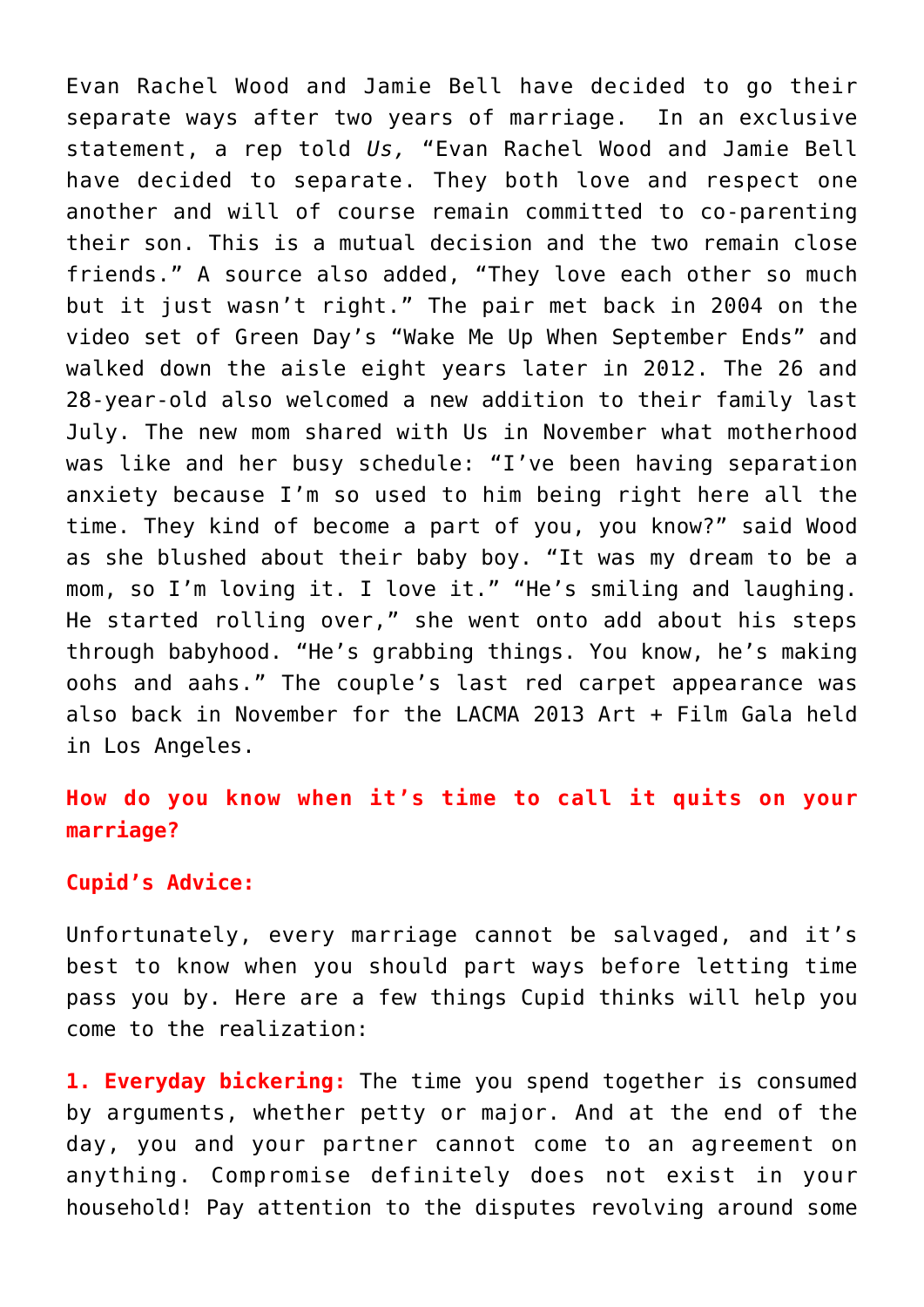of the smallest issues and if there is constant finger pointing. Although proper communication can repair a relationship, there is not a 100% guarantee.

**Related: [Evan Rachel Wood Welcomes a Baby Boy with Jamie Bell](http://www.cupidspulse.com/evan-rachel-wood-jamie-wood-baby-boy/)**

**2. Future? More like past:** Your significant other starts off as a good time – you can see planning and building your entire life with him/her . . . but then you begin to realize that you do not see them in your future. The dream of making a home, starting a family, etc., slowly vanishes. The nitpicking and dislikes become greater than ever – and so does calling it quits.

**Related: [Evan Rachel Wood and Jamie Bell Tie the Knot](http://www.cupidspulse.com/evan-rachel-wood-jamie-bell-tie-knot-married/)**

**3. Attraction fizzles:** No more wild and spontaneous dates, or romance, period. You no longer desire to have your partner around. Do not ignore the warning signs! Keep in mind, they are always there before the storm approaches.

**What are the signs that your marriage is in its last days? Share your thoughts below.**

# **[Evan Rachel Wood Welcomes a](https://cupidspulse.com/55525/evan-rachel-wood-jamie-wood-baby-boy/) [Baby Boy with Jamie Bell](https://cupidspulse.com/55525/evan-rachel-wood-jamie-wood-baby-boy/)**

 $\mathbf x$ 

 $\mathbb{F}$  By Kristyn Schwiep

Evan Rachel Wood and husband Jamie Bell, have welcome their first child into the world. According to *[UsMagazine.com](http://www.usmagazine.com/celebrity-moms/news/evan-rachel-wood-welcomes-baby-boy-with-jamie-bell-2013297)*, Wood and Bell are parents to a beautiful boy and both the parents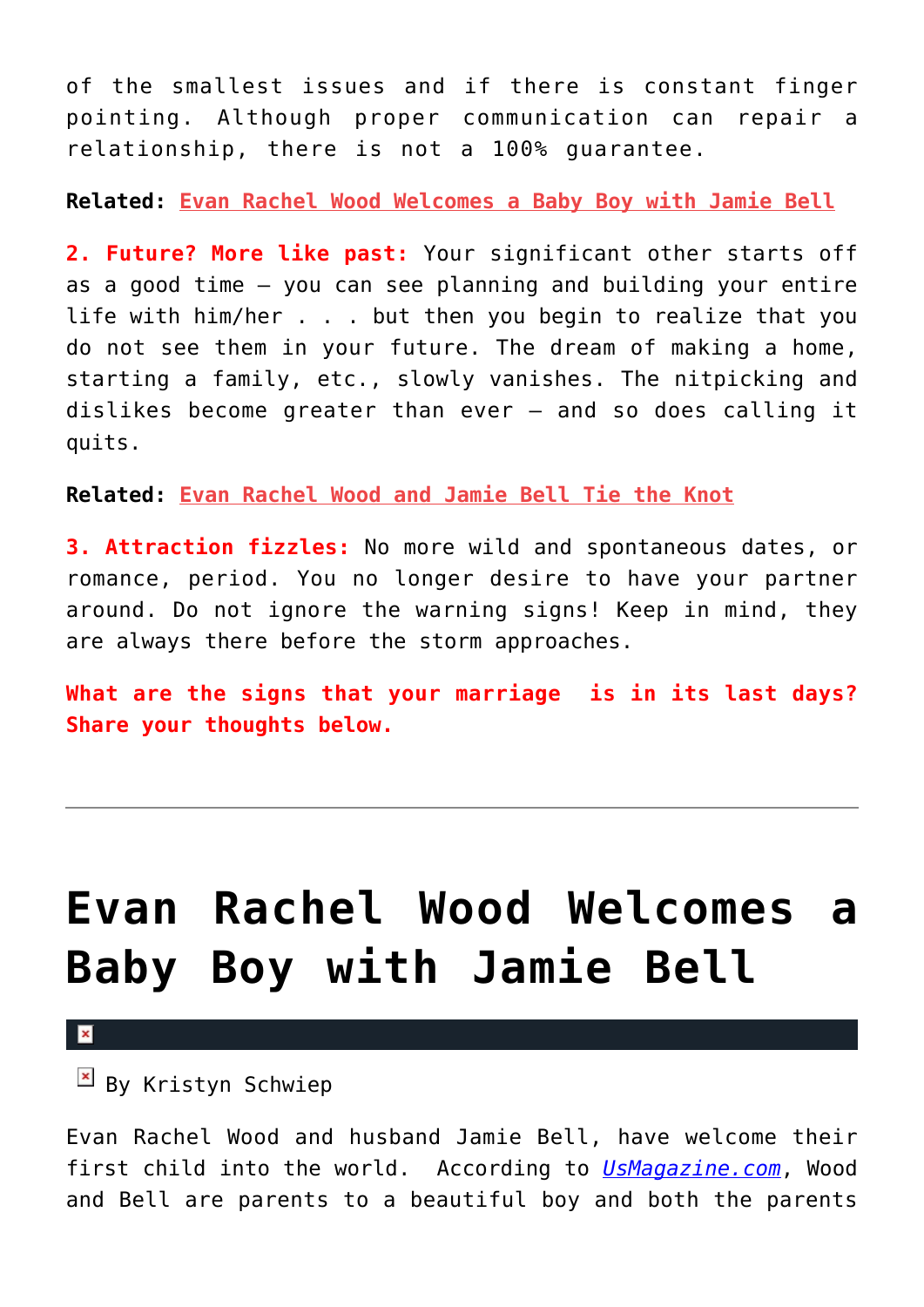and baby are doing well.The couple wed in October 2012 and announced they were expecting in January 2013. Wood shared a few baby-related tweets, including this sweet tweet from July 6:"How can you be so excited to see someone you have never even met? #preggers."

### **How do you know when it's a good time in your life to have children?**

**Cupid's Advice:**

The question of whether you are ready or not to start a family can add stress to your life, so how do you know when it's a good time in your life to have children? Cupid has some advice for you:

**1. Goals:** Know what each others goals are for the future. Starting a family is a fun and exciting part of any relationships, but you need to make sure that you and your partner are on the same path. Discuss your future goals with one another, if everything lines up its safe to say its a good time to start your own family.

**2. Careers:** Having a baby and a career isn't impossible, but making sure you have a stable career and time away from work to begin a family. If you and your partner are both in a good place in your careers and have the time to take off of work, there is no better time than now to have children.

**3. Happiness:** Starting a family is a new experience, so you and your partner need to be happy and fully committed to each other before starting a family. If you and your partner are happy, loving, and supportive and you both are on the same page about your future, having children will only add to your happiness.

**How did you know when it was a good time in your life to have children? Share your stories below.**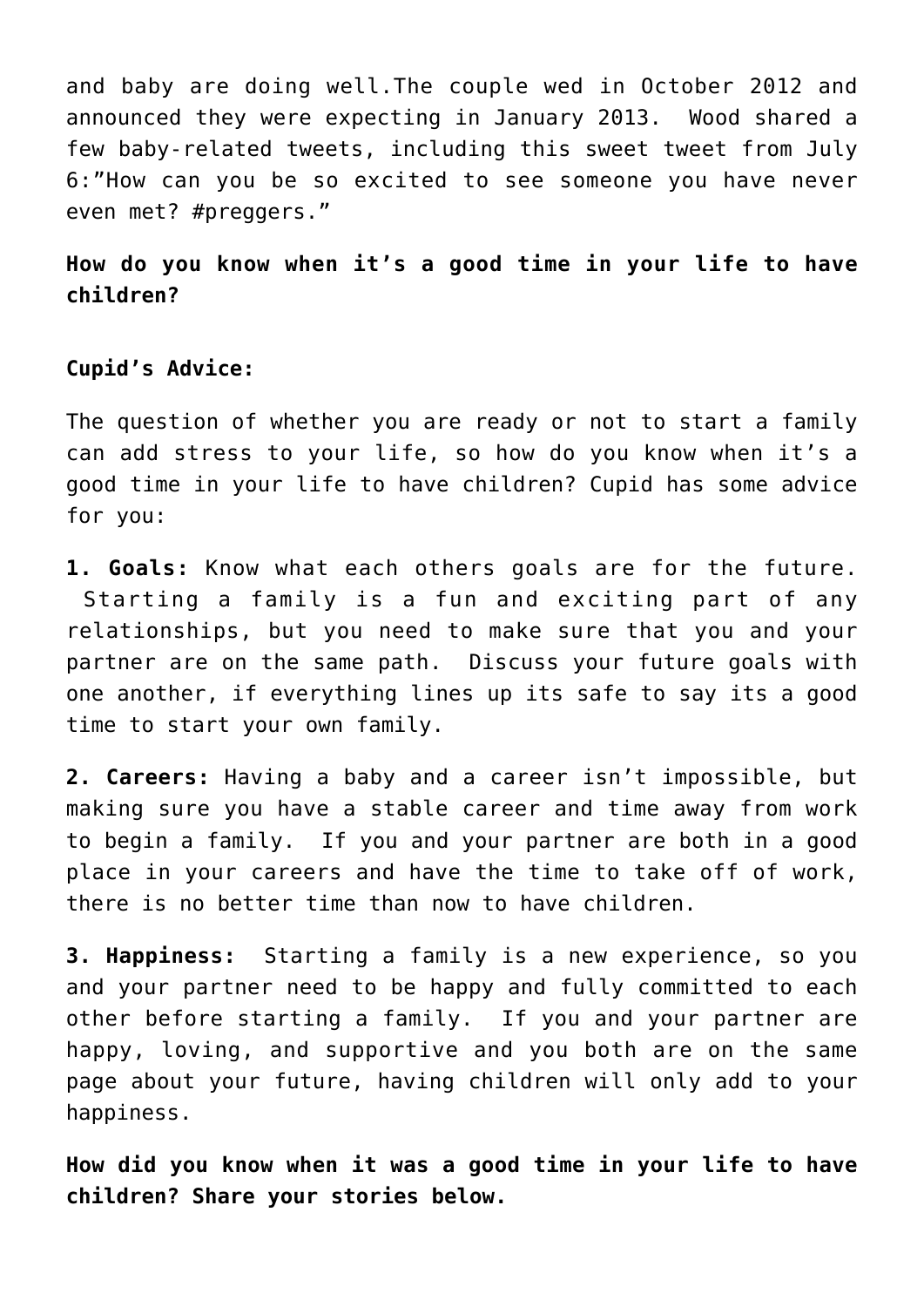# **[Evan Rachel Wood and Jamie](https://cupidspulse.com/40802/evan-rachel-wood-jamie-bell-tie-knot-married/) [Bell Tie the Knot](https://cupidspulse.com/40802/evan-rachel-wood-jamie-bell-tie-knot-married/)**

#### $\mathbf{x}$

### $\overline{B}$  By Nicole Weintraub

Evan Rachel Wood and Jamie Bell went and got married, according to *[People](http://www.people.com/people/article/0,,20643957,00.html)*. The bride revealed her excitement through her Twitter account saying, "Words cannot describe the happiness I am feeling." Bell's close friend Max Minghelia who also attended the wedding also shared his feelings regarding the nuptials via Twitter, "…Got to see my best friend exchange vows with the love of his life." The pair had been supposedly engaged since January of this year and married in a quiet ceremony with close friends and family members in attendance. They originally dated back in 2005 when they met on the set of a Green Day music video. They even got each other's first initial tattooed on each other, but split for some time. During their split Wood dated and became engaged to Marilyn Manson. Though, since then she has found her way back to her roots with Bell.

**How do you know whether to have a large or small wedding ceremony?**

#### **Cupid's Advice:**

Weddings come in all shapes, forms and sizes, so how do you know which one is for you? Here are some tips on how to determine whether or not to have a large or a small ceremony:

**1. Money:** The more guests you have, the more money your wedding will be. If you and your partner are on a tight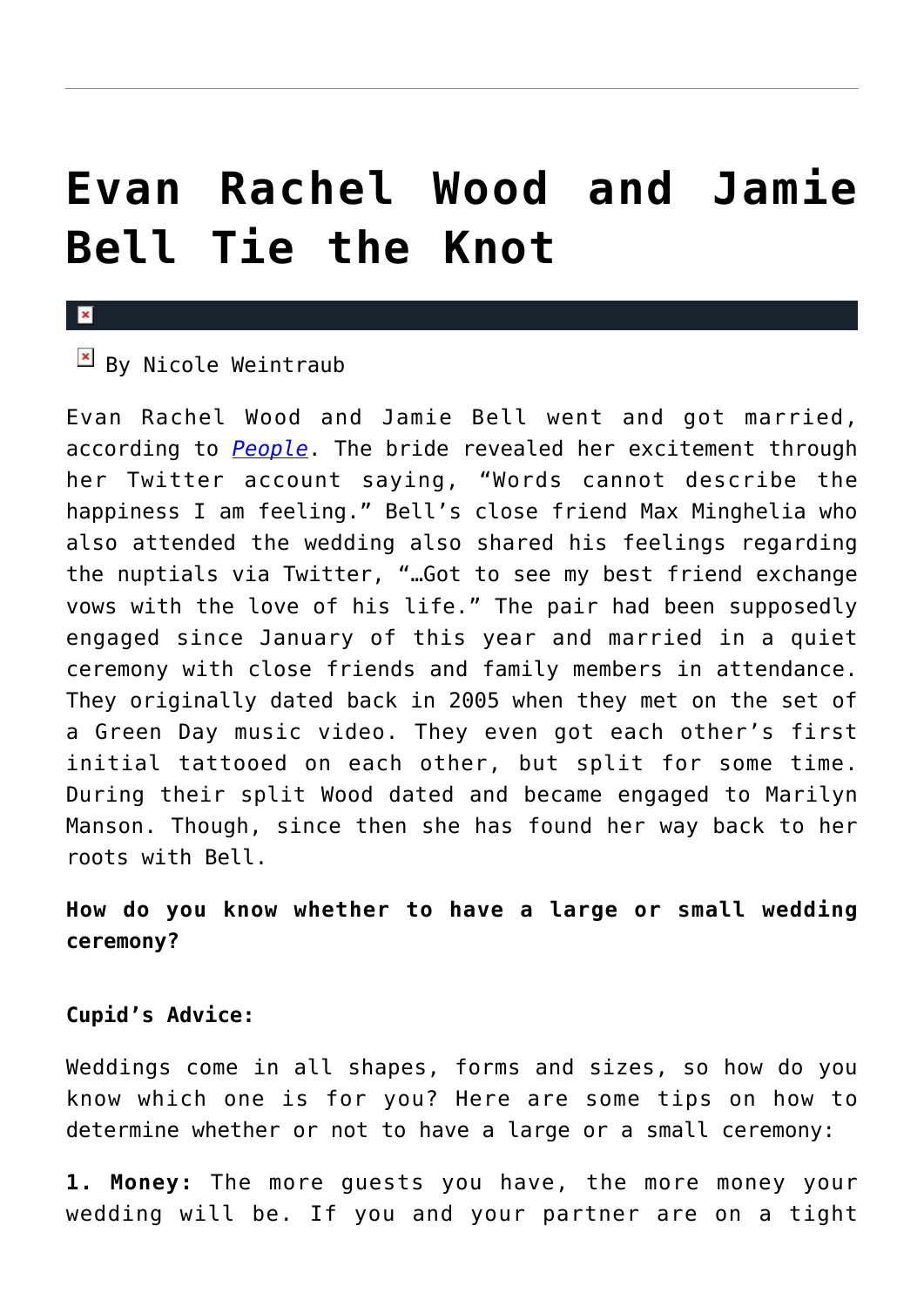budget, you might want to keep the guest list down to a manageable amount. Not all weddings need to have over two hundred guests.

**2. The Venue:** If you have fallen in love with a smaller venue, it may be best to cross off that third cousin twice removed. Perhaps you are having your wedding at someone's house and you only have a limited number of space.

**3. Your Choice:** At the end of the day, whomever you invite it completely up to you and your partner. You do not have to invite every one you have ever spoken to. The smaller the ceremony, the more intimate. The larger the ceremony, the bigger the party.

**Would you have a small or a large reception? Share your ideas with us!**

# **[Rumor: Evan Rachel Wood is](https://cupidspulse.com/25112/rumor-true-blood-actress-evan-rachel-wood-is-engaged-to-british-actor-jamie-bell/) [Engaged to Jamie Bell](https://cupidspulse.com/25112/rumor-true-blood-actress-evan-rachel-wood-is-engaged-to-british-actor-jamie-bell/)**

#### $\mathbf x$

 $\boxed{\times}$  It looks like actress Evan Rachel Wood is engaged again, but this time it's not to Marilyn Manson. British actor Jamie Bell and Wood have been dating since 2005, and it looks like they're finally ready to tie the knot. Although a source confirmed the engagement with *[UsMagazine.com](http://www.usmagazine.com/celebrity-news/news/evan-rachel-wood-engaged-to-jamie-bell-see-her-ring-201291)*, Wood's rep had no comment to confirm the rumor. That said, Bell was spotted shopping for engagement rings in late December, and Woods was photographed leaving The Hotel Cafe in Hollywood with some bling on her ring finger.

**How do you keep your impending engagement under wraps?**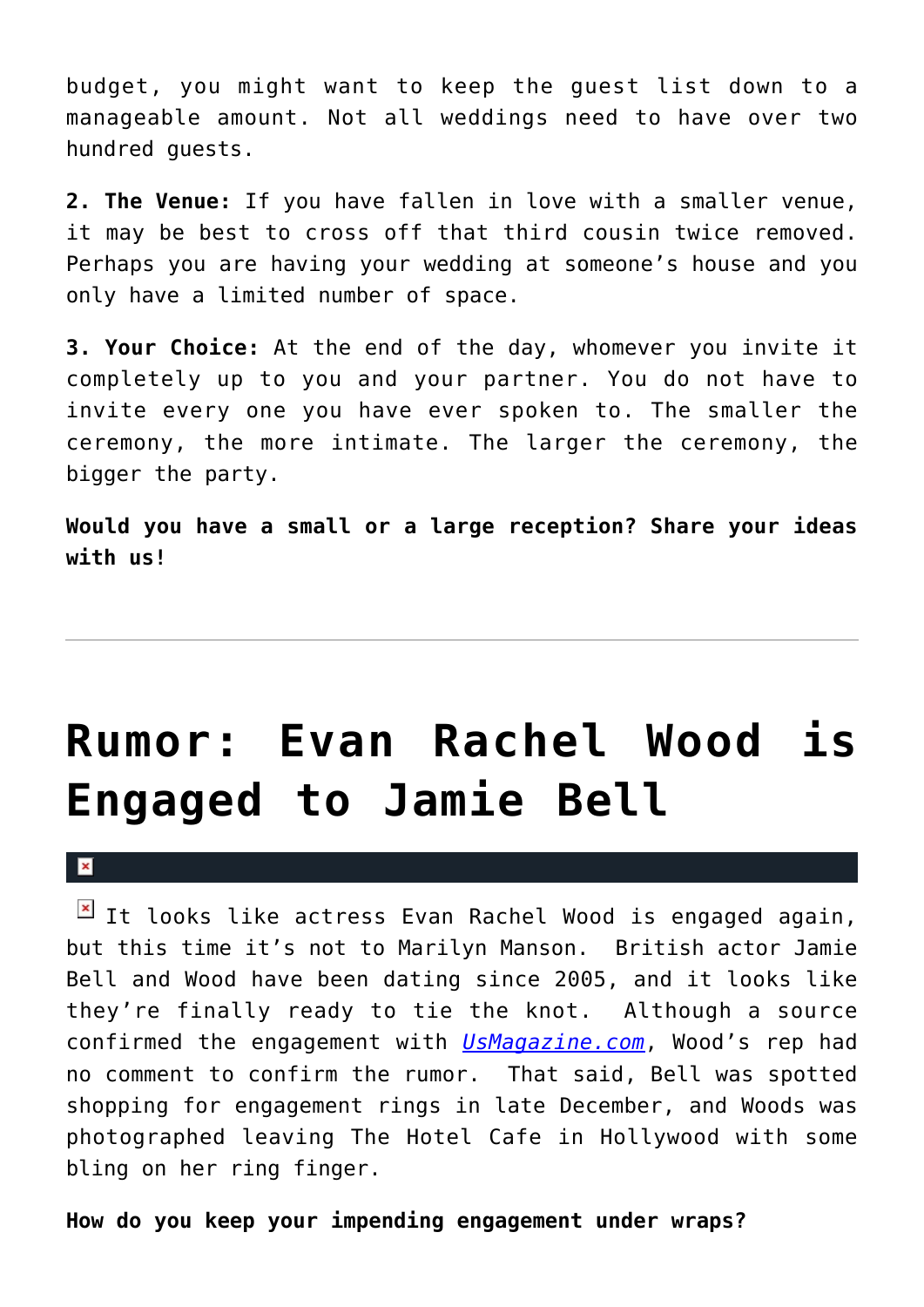### **Cupid's Advice:**

Don't let someone spill the beans before you get the chance to pop the question. Cupid has some tips:

**1. Family first:** If you plan on asking her father for his blessing, ask him to keep it between the two of you, so that it can come as a surprise for the rest of the family.

**2. Keep quiet:** Once you've bought the ring, you're going to be excited, but try to maintain your excitement instead of blabbing it to the world.

**3. Be prepared:** Make a plan for the big day, and don't tell anyone else how or when you're going to ask.

**How did you keep your soon-to-be engagement hush-hush? Share your comments below.**

# **[Chris Evans Shares What He](https://cupidspulse.com/24393/whats-your-number-captain-america-star-chris-evans-shares-what-he-wants-in-a-woman/) [Wants In a Woman](https://cupidspulse.com/24393/whats-your-number-captain-america-star-chris-evans-shares-what-he-wants-in-a-woman/)**

#### $\pmb{\times}$

After his performance in *Captain America* turned heads and eyes to comic books, Chris Evans turned women to his sensitive side in *What's Your Number*? Now, according to *[Hollyscoop](http://www.hollyscoop.com/chris-evans/what-chris-evans-wants-in-a-woman.html)*, he has landed another gig with Gucci Guilty Intense where he appears in a sexy video with Evan Rachel Wood. "She's awesome," he said. "We actually instantly got along because she's very much my type of girl." Evans further clarified exactly what he wants in a woman. "Very laid-back, likes to go out and have a good time," he told Details.com.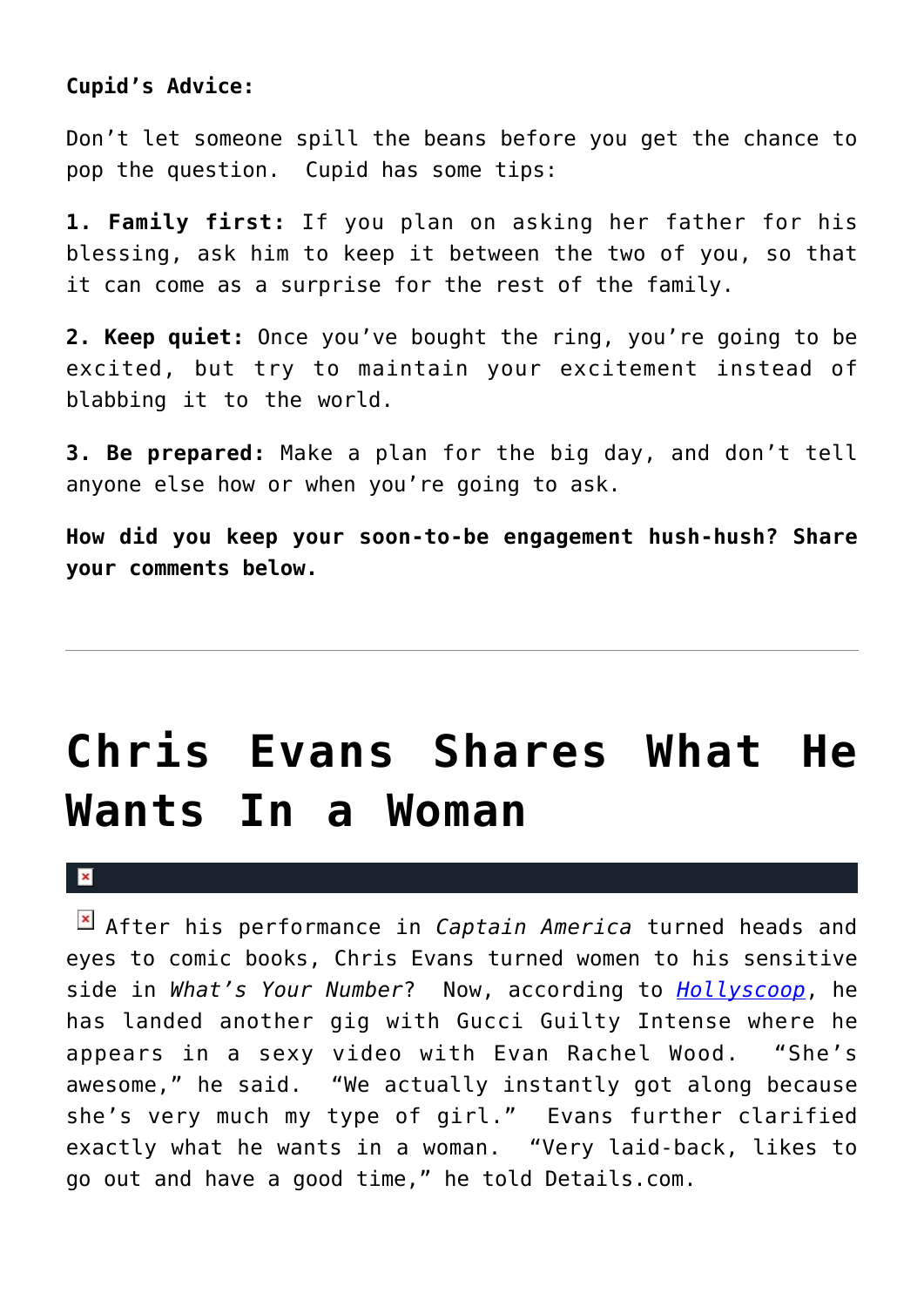**Is it important that your potential partner possess all of the attributes you on your list?**

### **Cupid's Advice**

Sure it would be great to find a perfect lover, but odds are that's not going to happen. But, Cupid has some consolation for you:

**1. Everyone has faults:** Everyone has their quirks, and idiosyncratic behaviors. That's what makes us human. While it's important to have key similarities with a lover, you won't agree with each other all the time.

**2. Healthy Debate:** A strong companionship filled with love will not damage a relationship when there are differences. In fact, it's healthy to debate issues and maintain some individuality. A good partnership allows you to accept each other regardless of your differences.

**3. Differences are good:** Having interests that your partner doesn't necessarily like (e.g., watching sports, going to the ballet, shopping) is not a bad thing. It will allow you and your mate some "me time," which is important to maintaining a long-term relationship.

**Does your partner have qualities that you don't like? Share them with us below.**

### **[Did Marilyn Manson Help Raise](https://cupidspulse.com/5780/did-marilyn-manson-help-raise-evan-rachel-wood/)**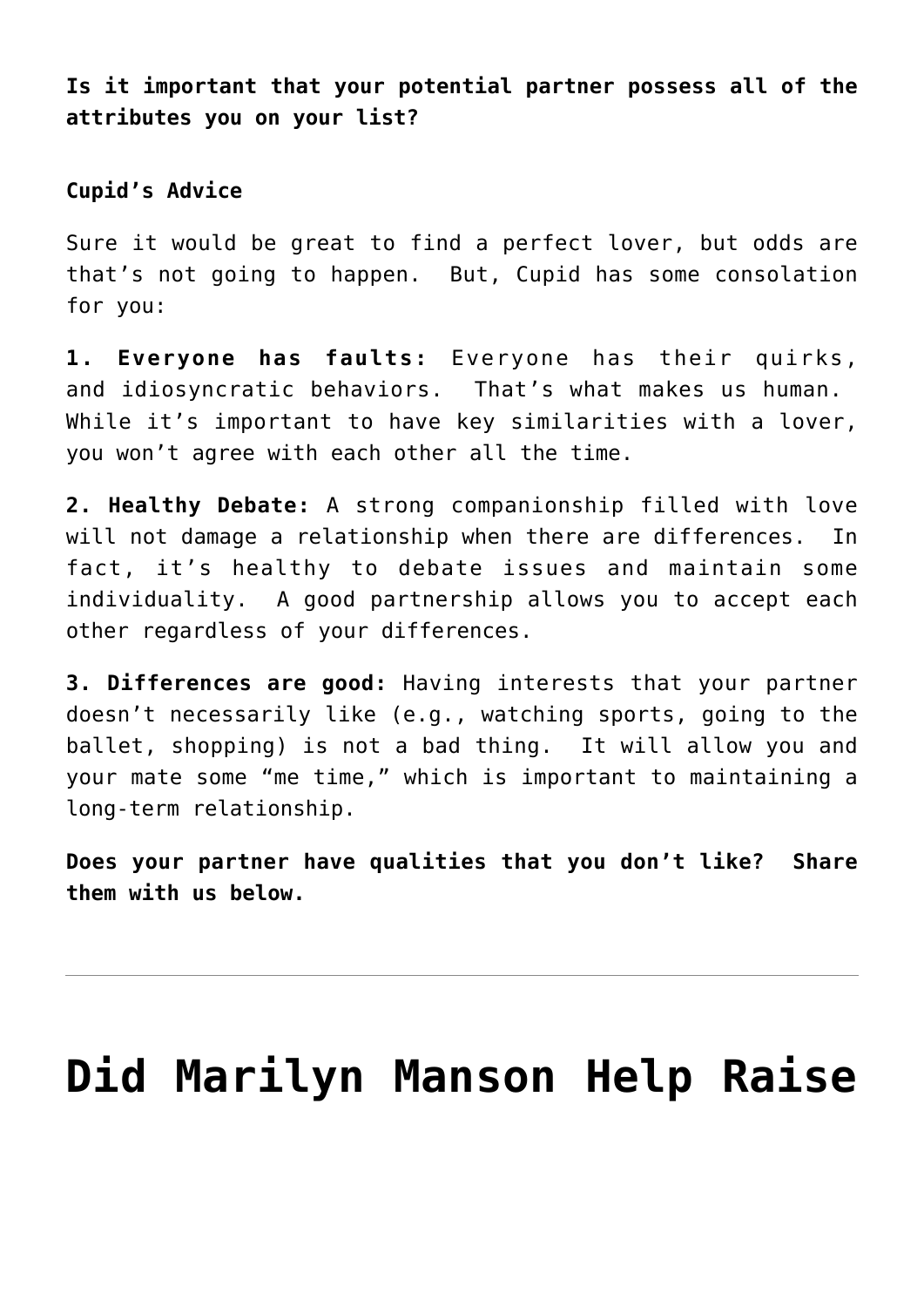### **[Evan Rachel Wood?](https://cupidspulse.com/5780/did-marilyn-manson-help-raise-evan-rachel-wood/)**

#### $\mathbf{R}$

**E** Although odd couple Marilyn Manson and Evan Rachel Wood have officially called it quits, their bond remains strong, according to *[Us Weekly](http://www.usmagazine.com/celebritynews/news/evan-rachel-wood-23-ex-marilyn-manson-had-a-hand-in-raising-me-20102510)*. The 23-year-old actress told *Nylon Magazine* that she still feels close to ex Marilyn Manson, 41, because he, "had a hand in raising me." The two have had an on-again off-again relationship since meeting in 2006, including an engagement that lasted for seven months in 2009. Despite their recent split, Wood says she'll always have affection for Manson. "I'm always gonna love that guy. He's a genius, he's an amazing artist, we're still friends. Some things just aren't meant to be."

**What are the benefits of dating someone much older than yourself?**

### **Cupid's Advice:**

While Marilyn Manson and Evan Rachel Wood's father-daughter relationship is a little out of the ordinary, there still are benefits to dating someone much older. Cupid has some ideas about why you should try going out with someone in a different age bracket:

**1. Learn something:** If the person you're dating is much older, they probably have a lot of life and love experiences that you haven't. Take the opportunity to learn everything you can from your older and wiser partner.

**2. Show me the money:** Not to be materialistic, but if you're with someone who is considerably older than you, chances are they have had the time to accumulate a bit of cash. Enjoy the fruits of your mate's labor, and let them treat you!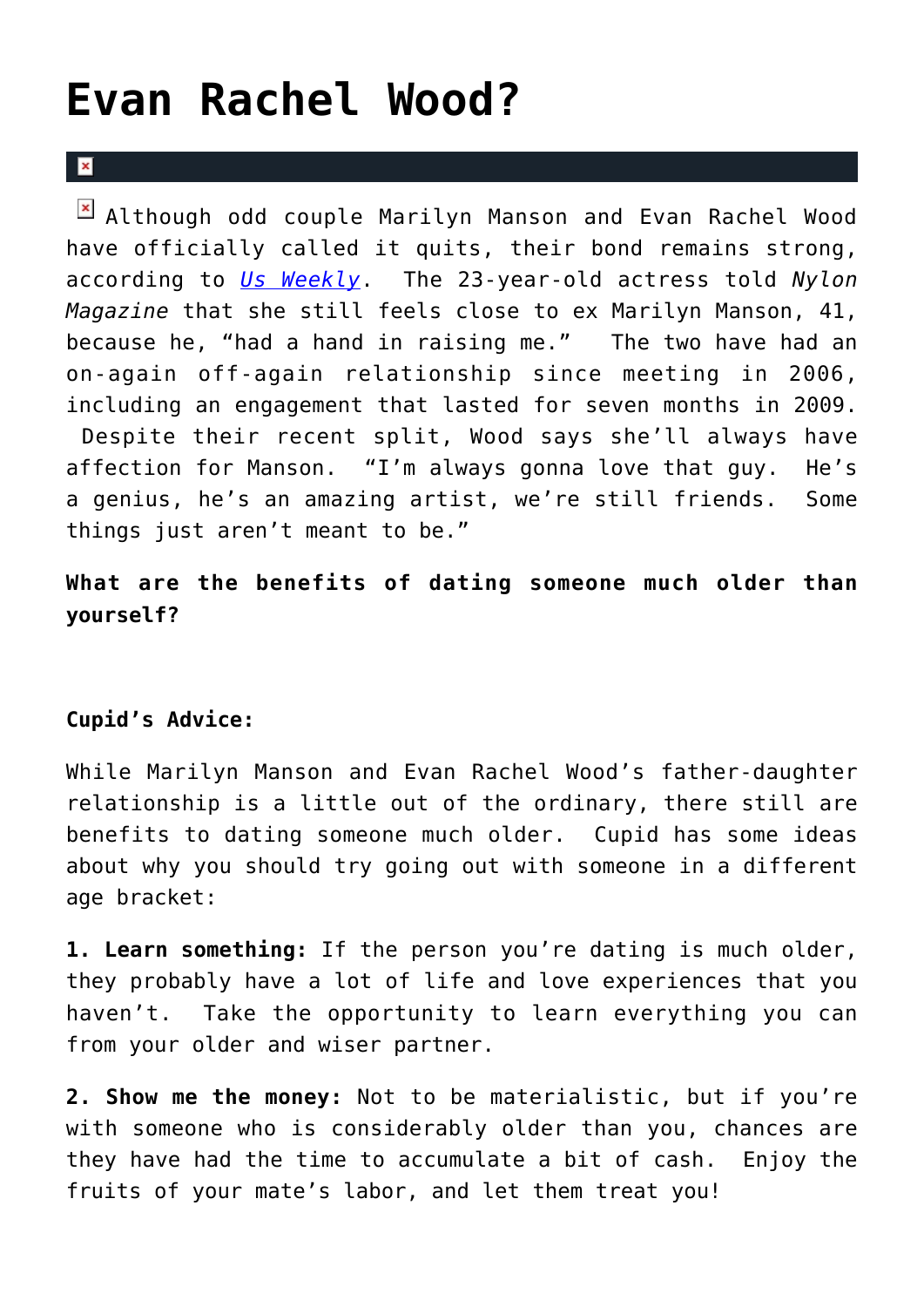**3. Better with age:** Maturity comes with age, so dating someone older inevitably means less video games and fart jokes. And that's a good thing.

# **[Marilyn Manson & Evan Rachel](https://cupidspulse.com/3671/marilyn-manson-evan-rachel-wood-are-off-again/) [Wood Are Off Again!](https://cupidspulse.com/3671/marilyn-manson-evan-rachel-wood-are-off-again/)**

#### x

After numerous hookups and breakups, Marilyn Manson and Evan Rachel Wood have ended their relationship again. This time, the couple split up nearly eight months after Manson popped the question. *[People](http://www.people.com/people/article/0,,20413552,00.html)* reported that the newly single rocker hit the streets of Los Angeles last Saturday night to eat dinner with friends. *[E! News](http://www.eonline.com/uberblog/detail.jsp?contentId=195788)* also reported an "unidentified brunnette" who Manson apparently referred to as "his new girlfriend."**Would you give your ex another chance?**

### **Cupid's Advice:**

On-again, off-again relationships can put you on edge. You never know when it's over, and you may assume the two of you will just get back together later. How do you know when it's time to move on for good, or to give it another chance? Cupid's got some tips:

**1. Over is over:** You don't necessarily have to do anything. If your ex is crawling back to you claiming they've changed, don't take them back because you feel bad. If it's really over, then accept it.

**2. No pressure:** If you need to think it over, don't let them manipulate your decision. If you need time or space,